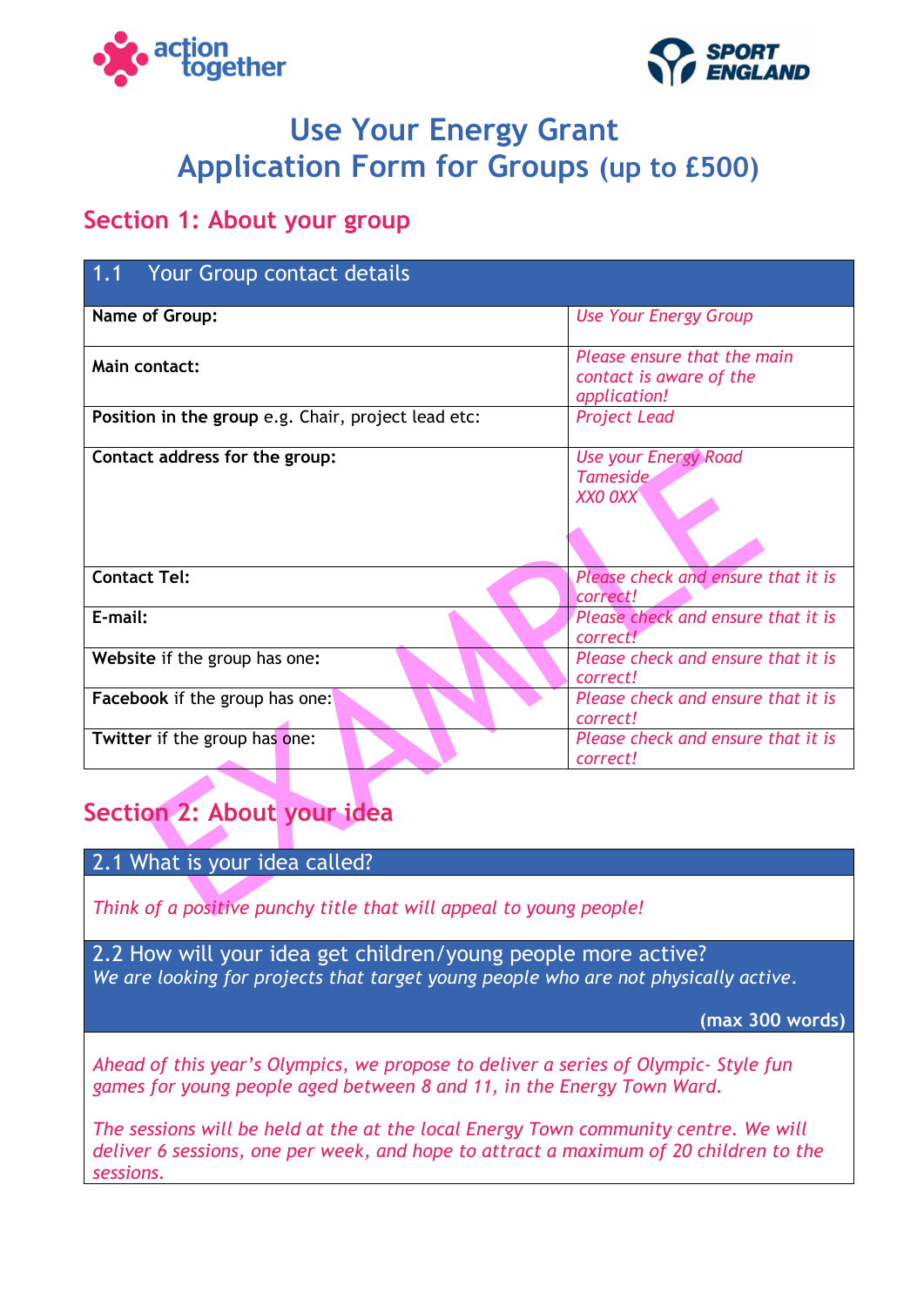



*All sessions will be held on the weekend as we are aware that a significant number of young people in this ward attend religious classes on weekday evenings. These measures of keeping activities local and timely will ensure that the activity is accessible for local young people.*

*Each session will be theme based (this may be games played in the different Olympic countries, or Olympic games that were played that week) and each game played will focus only on having fun and teamwork rather than ability or competition. At each session, every young person will have the chance to learn a new skill and will take away their 'skill for the week' that they can practice/do when they are at home in the week. This skill can range from practicing catching a ball to doing 10 star jumps in the morning to get the 'happy' hormones going! This will keep the young person engaged and active throughout the week. Each young person will choose their own skill to do which will be something that they have done in the session, with steer from our facilitators. Every participant will be given the option to share a new skill that they have learnt that week and deliver it as part of the session if they wish to.* 

*At the end of the course all children will receive a medal of participation, and this will be awarded in the style of the Olympics. Parents will be invited to take part in this 'ceremony', where they will be given a handbook of all the skills that the young people have learnt and how they can practice these at home. The booklets will also contain the details of physical activity providers in the area that they can access after the sessions.*

2.3 How are you going to encourage young people to take part in your activities who do not currently do so?

*Think about what barriers to physical activity young people may face and how you will remove these. Think about what you will do to make provision more accessible for young people who do not usually access physical activities.*

#### **(max 300 words)**

*After consulting with some of the local schools we found out that young people between the ages of 8 - 11 start to shy away from physical activities due to confidence in their ability, more awareness of competition and changes to their bodies. We will work with the schools and send home a promotional leaflet with all children of this age so that parents can refer their child into the provision. We will ask parents to complete a short expression of interest questionnaire about their child's physical activity level and interest and invite those young people who are the least active.*

*It is important that our marketing material attracts children who are not confident in their level of activity so the language we will be using in our promotional material will be focused on the fun element of physical activity, rather than as competitive sports.*

*We have also identified that young people between these ages do not currently have many physical activity provisions in the Energy Town ward, therefore our activities would be best placed here to attract these young people.*

*We will market the course through our established relationships with primary schools. A leaflet will be sent to all parents of children in years 3 – 6. We will also carry out a*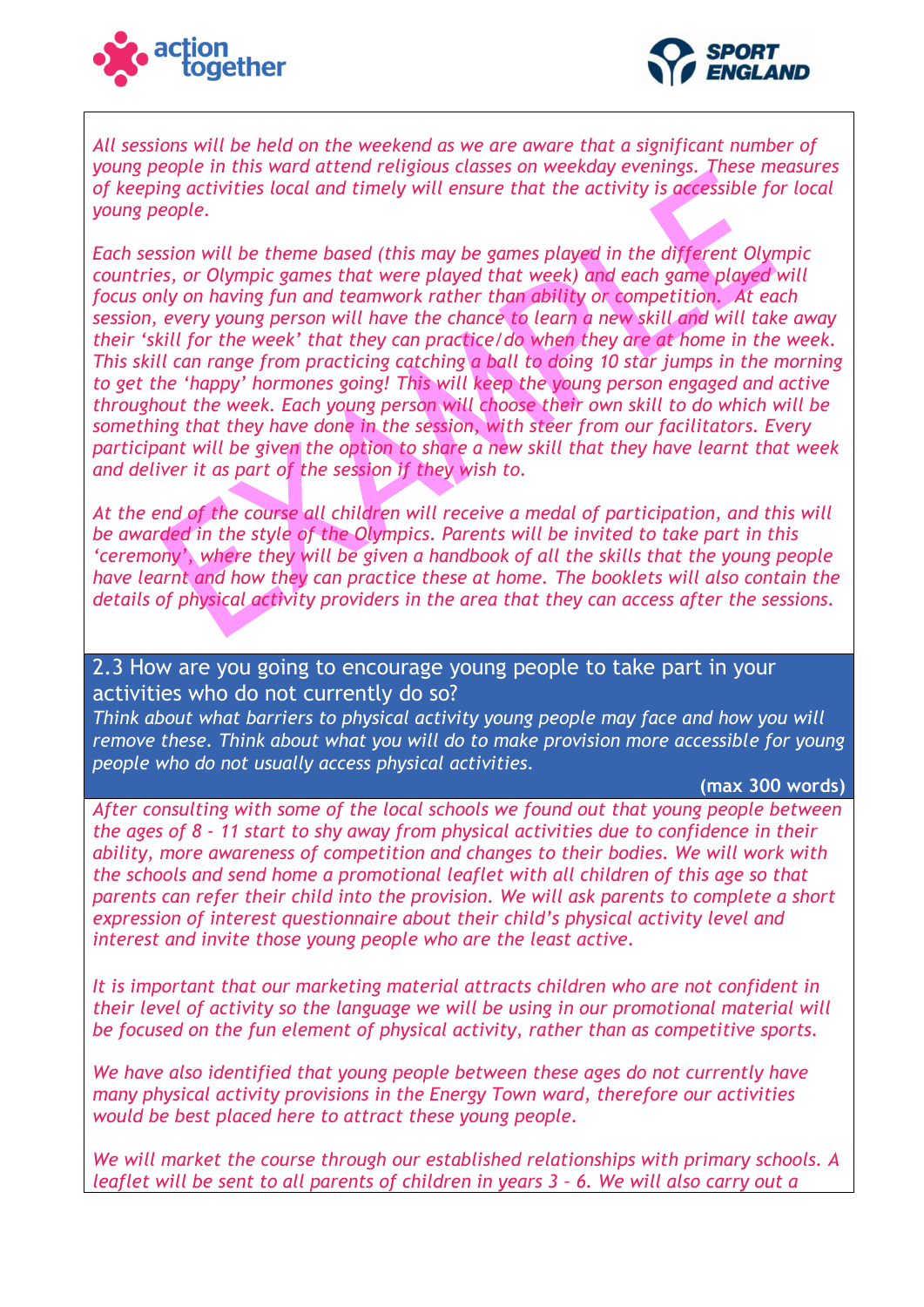



*leaflet drop to homes within a mile of Energy Town Community Centre. We will also advertise on our social media platforms, and we will also promote the sessions via our partner organisations in the local area.*

2.4 Where will your idea take place?

*The sessions will be held at the local Energy Town community centre.*

2.5 How will you make the idea sustainable/continue after the funding has finished?

**(max 200 words)**

*We will strive to make our proposal sustainable initially in the following ways:*

- *Join the Tameside Physical Activity Network hosted by Active Tameside and work with Action Together to strengthen our governance. We will then be in a stronger position to apply for larger pots of money.*
- *Share the results/outcomes of the intervention with the local schools and work with them collaboratively/in a partnership to introduce this as an after-school activity.*
- *To ensure that the young people continue to engage in physical activity, each parent/guardian will be given a handbook of all the skills that the young people have learnt and how they can practice these at home. The booklets will also contain the details of physical activity providers in the area that they can access. There will also be a list of family games that they can play in the local park to keep them active.*

2.6 We would like to hear from a person who will directly benefit from this idea.

Can you please tell us why this idea is important to you to be completed by a child/young person? If you prefer you can show how you will benefit through a short 1-minute video shot on your phone, a 1-minute audio clip, over the phone or by drawing a picture.

**(max 300 words)**

**If you are sending a picture, video or audio clip please contact us to arrange transfer of files and ensure that you have permission to do so**. If you would like to do this over the phone, please contact us to arrange a good time.

| 2.7 Timescales - when will your idea start and finish? |                  |      |                    |
|--------------------------------------------------------|------------------|------|--------------------|
| Start:                                                 | $17th$ July 2021 | End: | $21st$ August 2021 |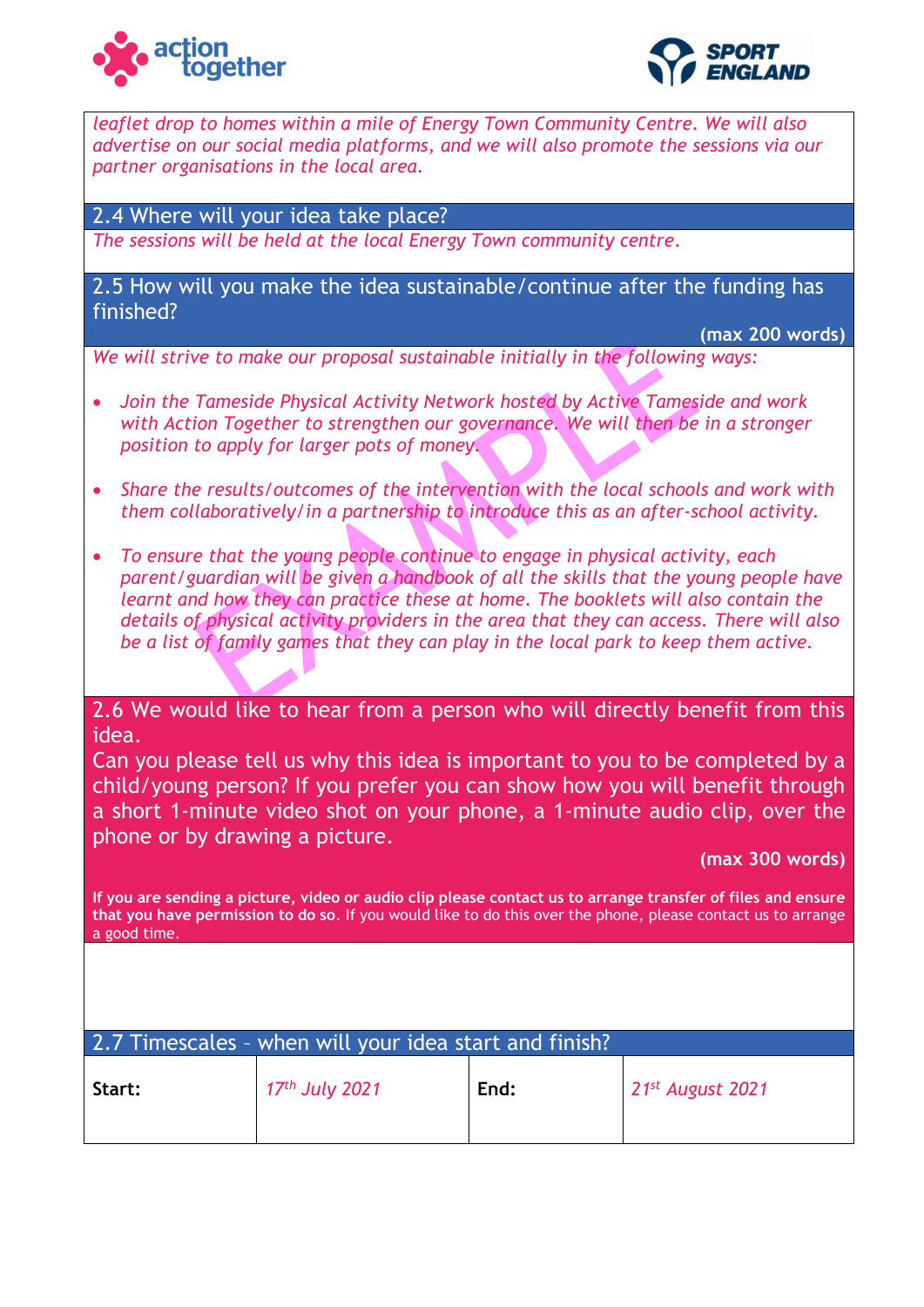



# **Section 3: Cost of the idea.**

| <b>Budget heading</b><br>(e.g. equipment, venue<br>hire, salary etc)             | <b>Breakdown of activity and costs</b>                                                     | <b>Amount requested</b> |
|----------------------------------------------------------------------------------|--------------------------------------------------------------------------------------------|-------------------------|
| <b>Facilitator costs x 2</b>                                                     | 6 sessions $@E18$ per hour x 2<br>facilitators                                             | E <sub>2</sub> 16       |
| Volunteer travel expenses                                                        | 1 volunteer $@E5$ per session $x 6$                                                        | £30                     |
| <b>Venue</b> cost                                                                | 6 sessions @ £20 per hour                                                                  | £120                    |
| Marketing and publicity -<br>leaflets                                            | 1,000 leaflets @ £50                                                                       | £50                     |
| <b>Medals and certificates</b>                                                   | 20 children @ £20                                                                          | £20                     |
| <b>Bottles of water</b>                                                          | 20 bottles $@$ £3 x 6 sessions                                                             | £18                     |
| Refreshments for<br>parents/family at<br>ceremony (pre-made teas<br>and coffees) | Tea/Coffee/sugar sachets/milk<br>sachets/stirrers/disposable cups<br>for $50 - 60$ people. | £30                     |
|                                                                                  | <b>TOTAL</b>                                                                               | £484                    |

### **Section 4: Final questions**

| 4.1. Does anyone on your management Yes/No                                  |           |
|-----------------------------------------------------------------------------|-----------|
| committee/board have a prior connection, If yes, please state relationship: |           |
| affiliation, or interest in Action Together? e.g.                           |           |
| employee, councillor, affiliate.                                            | <b>No</b> |

## **Section 5: Supporting information**

Please state if your group has the following supporting information. If you are unsure or do not have the documents listed below please contact us for support and advice. We can support you with the development of any polices you do not currently have.

| Additional Information we need                                              | YES/NO |
|-----------------------------------------------------------------------------|--------|
| Bank account in organisation's name where we can send the monies to. If you |        |
| do not have a bank account please contact us for support and advice.        |        |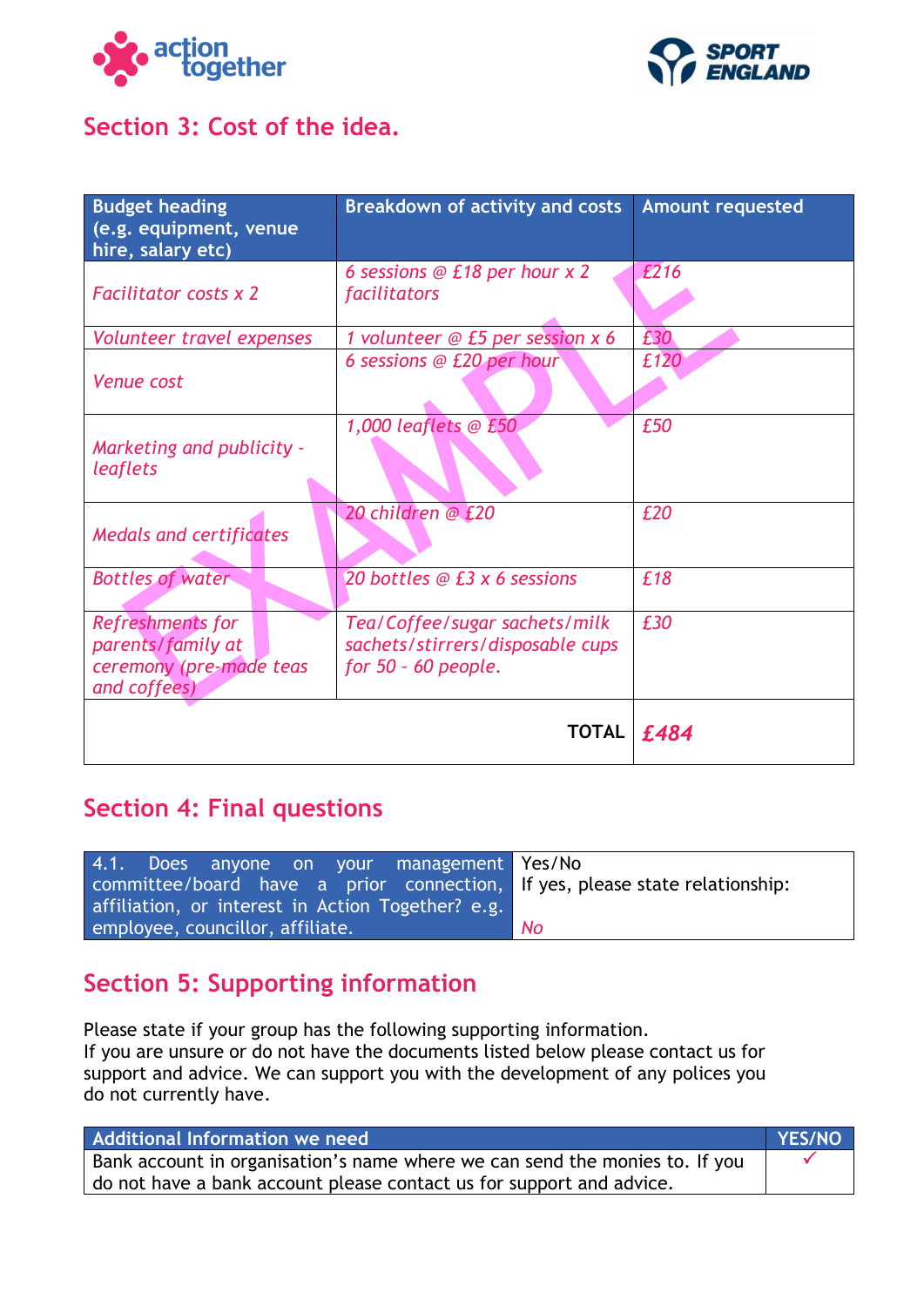



| Insurance - public liability and employers' liability if you employ staff. |  |
|----------------------------------------------------------------------------|--|
| Safeguarding Children Policy.                                              |  |
| Safeguarding Vulnerable Adults Policy.                                     |  |
| Risk Assessment for the activity and/or Covid Compliance Statement (if     |  |
| restrictions still in place).                                              |  |

### **Section 6: Conditions of investment**

Please review the following before submitting your application. If successful in full or part, we confirm that we accept the following conditions:

- We will only spend the investment money in accordance with this application form. If there is a need to change the use of the investment, we will request permission from Action Together as soon as possible.
- If things change for example, if the main contact on the application leaves the group and another person takes over the investment on behalf of the group we will inform Action Together immediately.
- We will ensure the group makes the project as accessible as possible and agree to implement and ensure equal opportunities.
- We will ensure we have adequate insurance to carry out the investment and that staff, volunteers, trainers, etc are suitably qualified and trained and we will supply copies of documents if requested.
- We acknowledge responsibility for all risk assessments, health and safety checks and Covid safety compliance (if appropriate) for the funded activity.
- We will ensure that all volunteers and staff working with any vulnerable people are DBS checked and adhere to the safeguarding policies and procedures we have as an organisation and we will supply copies of these if requested.
- Action Together can visit the group for monitoring and evaluation purposes.
- At the end of the investment we will provide a case study outlining how the idea benefited individuals and the group. This will include pictures, or video/audio and quotes from participants. We will ensure that the above report and case study is given to Action Together in the required timescales and understand that failure to do so will influence future funding application decisions. **Consent will need to be gained from any participants**.
- We accept that we may be asked to return this investment should Action Together deem the evidence we provided was unsatisfactory. This will also apply if Action Together discovers that money has been spent on items not specified in the original application form and investment offer.
- All original receipts will be kept and copies made available for Action Together.
- We will repay any money unspent during the investment lifetime to Action Together within a month of our project ending.
- We understand that if we don't meet these terms and conditions our investment may be withdrawn.

**Declaration**